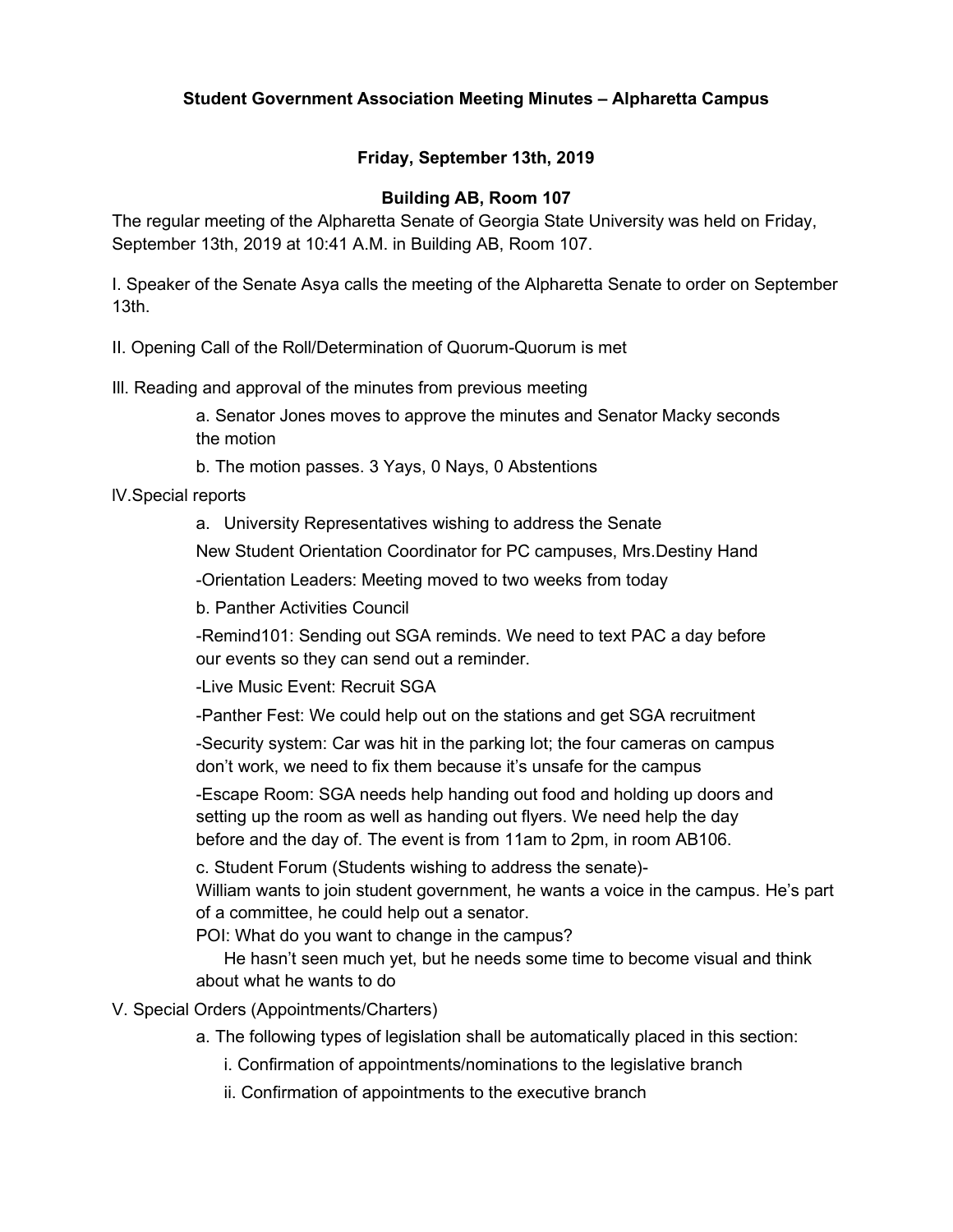iii.Bills of Impeachment

iv.Questions for a referendum

VI. Executive Cabinet Reports

a.Speaker of the Senate-

-Expectations: We are all students with other commitments; write out what you contribute to SGA. SGA should work together like a family and be supportive to one another. We, as student leaders, should be listening to what the students want/need and act as needed. People will be held accountable for what they should be doing.

-Title 9: We need to be aware of how to interact with people of the opposite sex. -Cafe/ Food Options Updates: We don't have any food options on campus. Fooda isn't working out because people aren't getting food.

POI:There's a food initiative committee that a senator could join to gather information, and inform other campuses about our concerns at the Alpharetta campus.

-Meditation Room Updates: Meeting will be happening next Wednesday; everyone is more than welcome to come, from 9:45am-11:30am. We want a mental health room/meditation room. Name of room could be the Surrender room.

POI:Disagreement for the name; try keeping Panther in the name. Think about where panthers live in. Make sure to not call it a prayer space. Some people may use that space for meditation and prayer. We need to have structure and make sure we think of all rules so we don't have to go back to it.

-Halloween Party/ Decorations Updates: The party may not be the best idea since student wouldn't really come during Halloween. We could guide students about what they have available on campus while dressing up.

-Escape Room Updates: We need help putting flyers up on campus. Two deputy registrars are coming and the university photographer and other officials. Signal is also invited to come out. We need all hands-on deck as it is one of the biggest events for SGA.

POI:Event is from 11-2pm, senators don't know if they could help as they're in class

b. Communication Director-

-Escape Room: need help spreading the word out about the escape room.

-PIN: All events can be put up on the PIN website, just check with Trevor to approve the event.

-Flyers for events: Flyers will be made for every event this fall, just make sure to send out any preferences you have

c. Finance Director-

#### VII. SGA Senate Committee Reports

a. Senator for Academic Affairs –

-Alcohol Awareness Event: We had the event this week. Wasi is thanking everyone for being there. People were very knowledgeable about alcohol.

-security cameras on campus: Will be meeting Mrs. Karen next Tuesday to get the cameras fixed.

-Flyers: Can help with putting up flyers around campus

b. Senator for Clubs and Organizations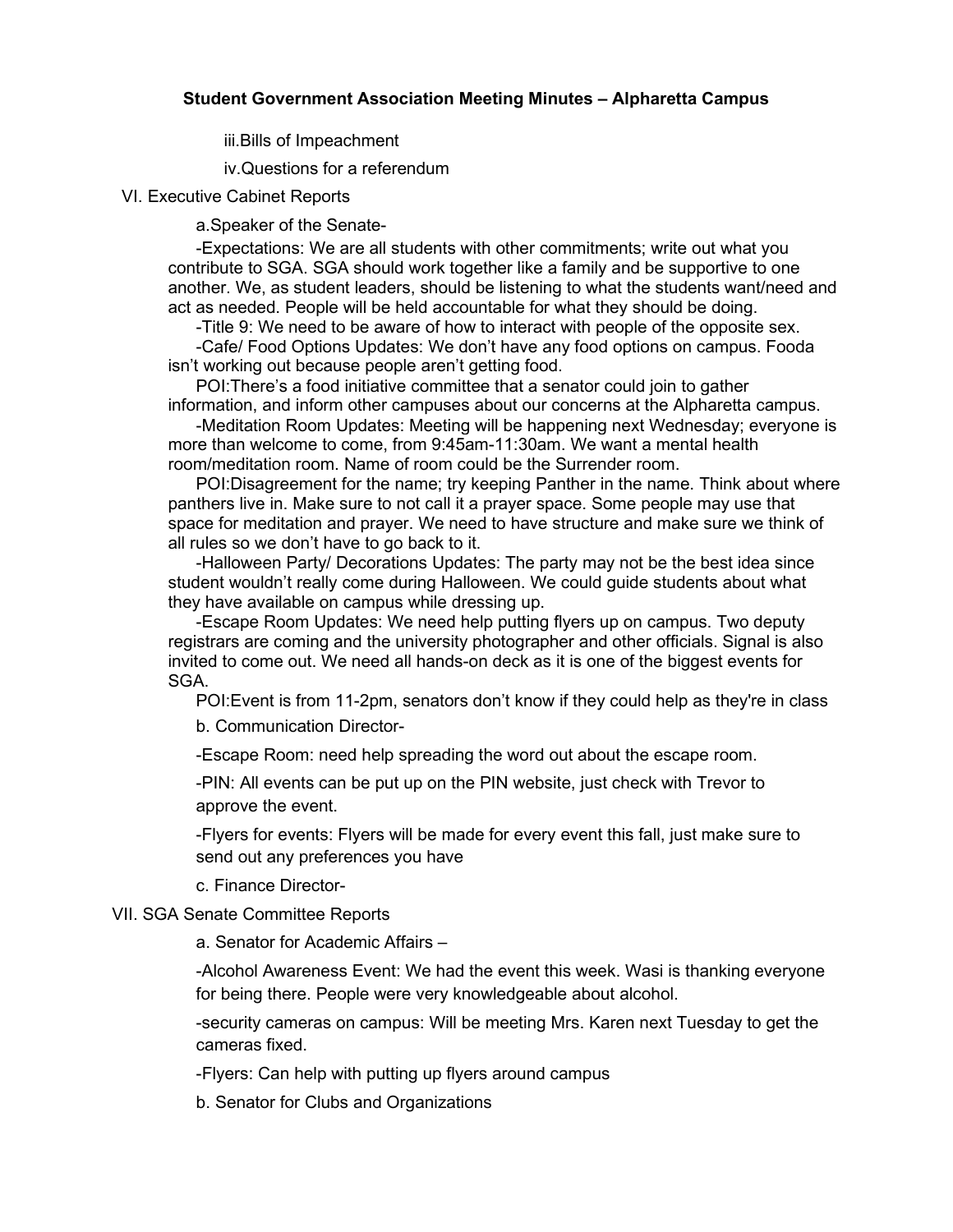-Mental Health Room: Need a space for Muslim organization

-Business marketing: Students want to gain more experience with marketing, some want to shadow other students on business marketing.

POI: We could start out a club for students to gain skills for future for business marketing majors. We could get them in contact with people from Atlanta or get them to work with Asya.

POI: The student was inquiring about marketing majors, most of the majors are downtown

c. Senator for Government and Community Affairs-

d. Senator for Spirit and Sustainability-

e. Senator for Student Engagement-

f. Senator for Student Services-

-Clubs and organizations setup: Clubs need to get names

#### POI: These are new clubs

-On Reserve Textbooks (Event+Giveaway): Library doesn't have any free textbooks anymore as they were set out on the den. Contacted the head of the department, she reached out to teachers to see if they could get the textbooks in the library.

-Event: Wants to put out an event, needs help setting an event up.

-Scantrons: Seems to be like scantrons are being taken by teachers, not really students.

POI: We have an idea of an event to give out scantrons to students and pencil pouches for finals

-First aid station/SGA section: Going to merge aid station and scantron station. We need money for the cabinet.

POI: Spoke to Boyd, we're allowed to have panther swipes for the cabinet. Trying to decide if we should lock up the cabinet. -Budget Proposal: Haven't set up bill yet

g. Ad hoc committee reports-

VIII. Panther Activities Council Reports –

IX. Advisor Report-

-Homecoming: At Decatur they're working on a truck, need 5 volunteers from SGA and PAC on Oct3rd. Contact advisor if you're available.

-Constitution Day: Next Thursday at 1pm, need 2 representatives for the meeting. Asya and Macky can attend the meeting.

-Office hours: Make sure you go to Trevor to sign the attendance book from now on. If he isn't there, get someone from the back office to sign it.

-Nov15: Opening student activity fee application on PIN